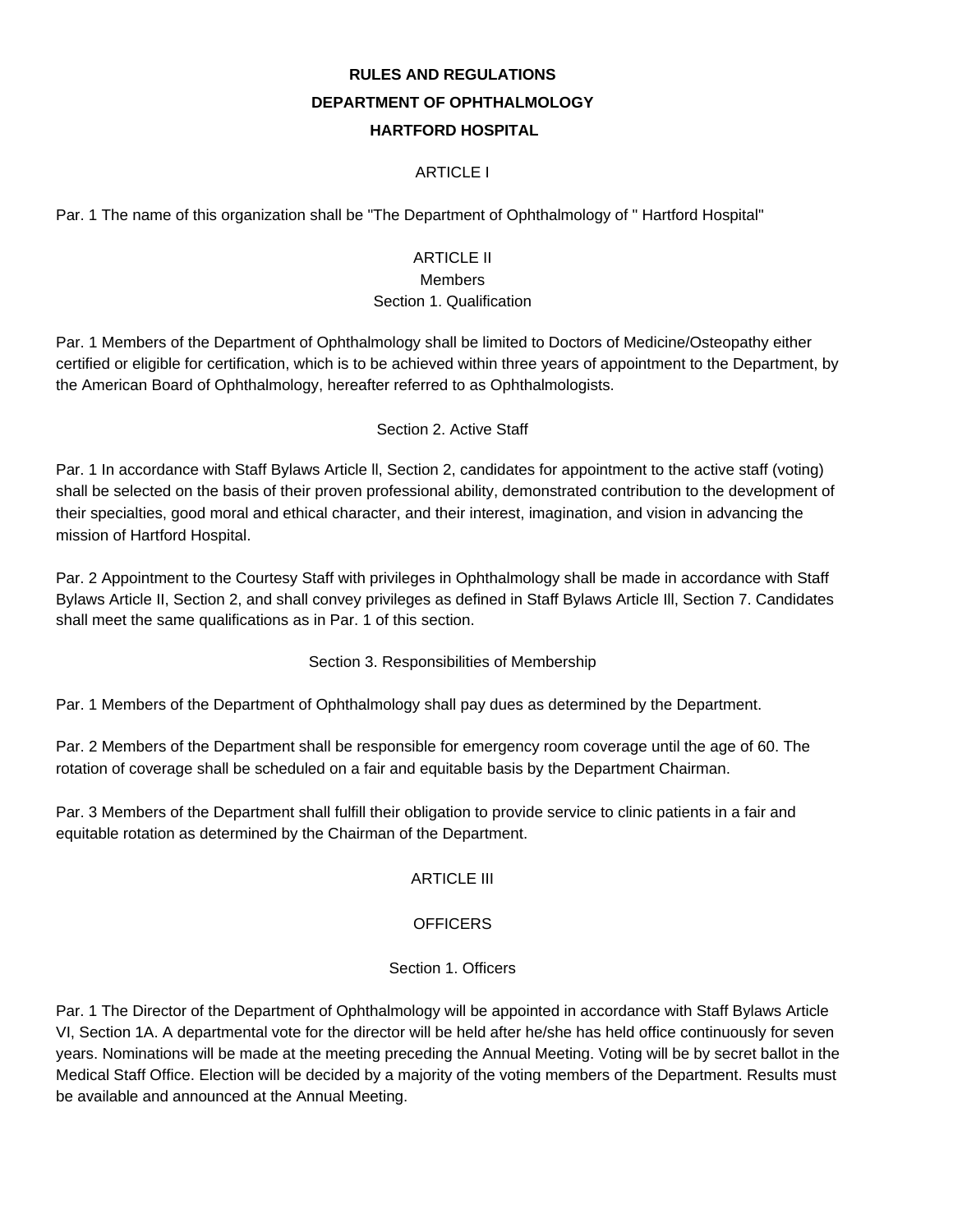Par. 2 The Assistant Director of the Department of Ophthalmology shall be appointed in accordance with Staff Bylaws Article VI, Section 1B.

Par. 3 The Secretary-Treasurer of the Department of Ophthalmology shall be nominated at the meeting preceding the Annual Meeting and voted upon at the Annual Meeting. He/she shall be elected by a majority of the members of the Department at the Annual Meeting for a term of one year. A similar procedure shall be followed in selecting all the other elected representatives of the Department.

Par. 4 The duties of the Director of the Department shall be in accordance with Staff Bylaws Article VI. The duties of the Assistant Director will be in accordance with Staff Bylaws Article VI, and as outlined by the Director of the Department. The duties of the Secretary/Treasurer shall be to keep accurate and complete minutes of all meetings of the Department and to account for all Departmental funds, including dues and their collection, and submit an annual report of the treasury to members of the Department at its Annual Meeting.

#### ARTICLE IV

#### **COMMITTEES**

#### Section 1. General Considerations

Par. 1 Standing Committees of the Department of Ophthalmology shall include the Executive Committee.

Par. 2 Ad hoc Committees may be appointed by the Director as indicated.

Par. 3 The Staff members of all committees shall function under the jurisdiction of the Director of the Department of Ophthalmology and the Executive Committee of the Department of Ophthalmology, to whom they shall report all action and from whom they shall obtain approval of policy.

Par. 4 Copies of the minutes of all such committee meetings shall be filed in the office of the Director of the Department of Ophthalmology, and shall be made available to Department members upon request.

#### Section 2. Standing Committees

Par. 1 With the exception of the Executive Committee, the Director of the Department of Ophthalmology shall appoint the members and chairperson of the Standing Committees, and shall determine the total membership of these committees.

#### Section 3. Executive Committee

Par. 1 The Executive Committee shall consist of the Director, Assistant Director, and Secretary/Treasurer of the Department of Ophthalmology, along with two members elected at large at the Annual Meeting. So as to assure continuity, the terms will be staggered, thus at the time of the first election, one of the members will be elected for one year and the other for two years.

Par. 2 The Director of the Department of Ophthalmology shall serve as Chairperson of the Executive Committee.

Par. 3 The Director of the Department of Ophthalmology shall designate a Vice-Chairperson of the Executive Committee from its membership to serve in the absence of the Chairperson.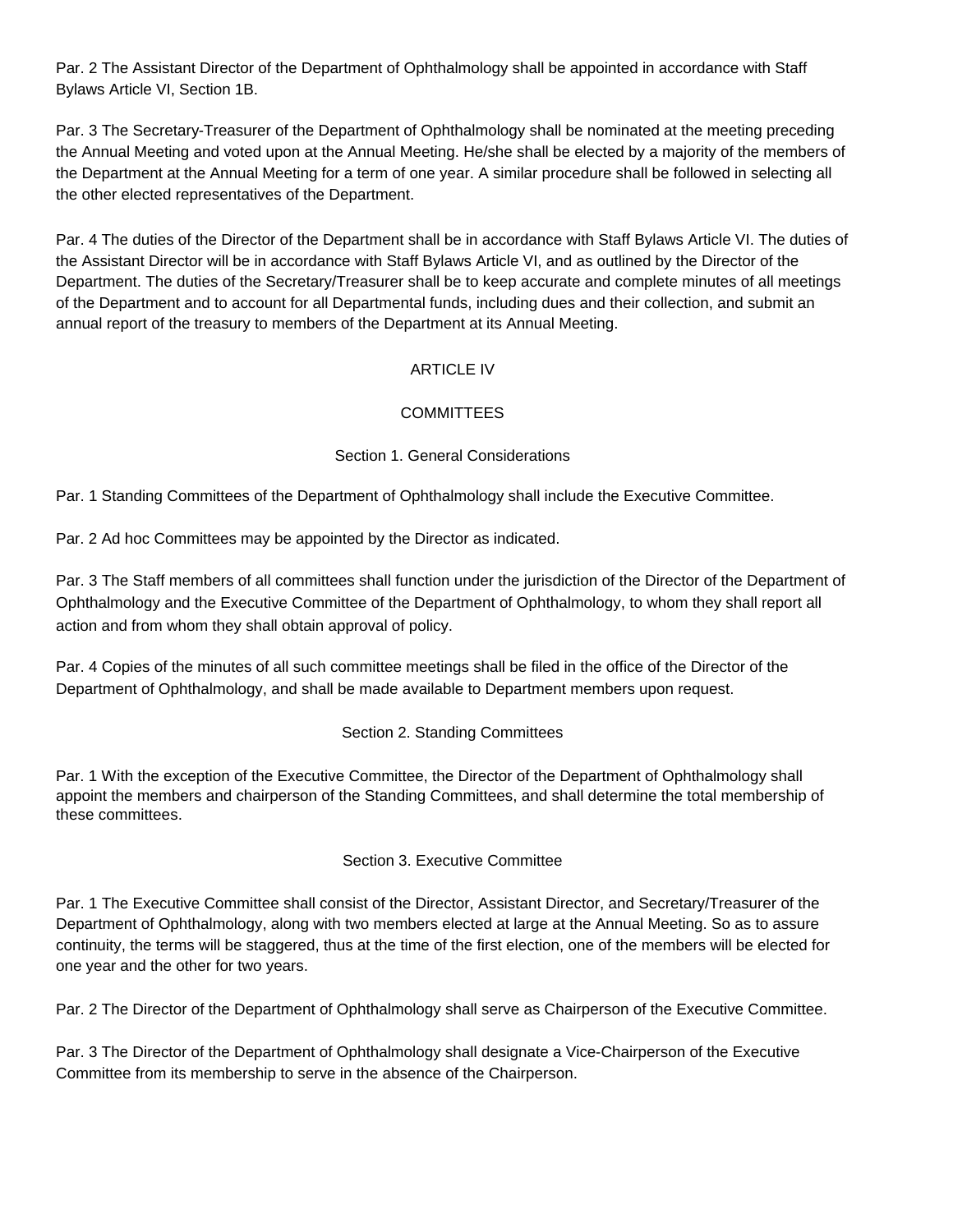Par. 4 The Executive Committee shall serve in an advisory capacity to the Director of the Department of Ophthalmology. Its actions shall be reported by the Chairperson of the Executive Committee to the members of the Department at its next meeting for approval, but any action of the Executive Committee may at its discretion be presented directly to the Executive Committee of the Medical Staff Council without prior Department approval.

Par. 5 The Executive Committee shall act on demotions, suspensions, expulsions, matters of reappointment, and temporary suspension in accordance with Article II,

#### Section 4

Par. 1,2, and 3 of the Bylaws of the Medical Staff. All such recommendations shall then be referred to the Executive Committee of the Medical Staff Council.

Par. 6 The Executive Committee shall vote on each appointment and reappointment to the Department of Ophthalmology. Such vote shall be advisory to the Director.

#### ARTICLE V

#### **VACANCIES**

#### Section 1. Vacancies

Par. 1 In case(s) of vacancy in an elective office, other than the Director, the Executive Committee shall be responsible for recommending a replacement. The recommendation shall be voted upon at the following meeting of the Department.

#### ARTICLE VI MEETINGS

#### Section 1. Meetings

Par. 1 Ten monthly Department meetings shall be held per year. The date, time, and place of each meeting shall be specified by the Director of the Department of Ophthalmology.

Par. 2 A special meeting may be called at any time by the Director of the Department of Ophthalmology or on written request of 20 percent of the members of the Active Staff, such meeting to take place within 10 to 30 days after receipt of the request by the Directory of the Department of Ophthalmology.

#### Section 2. Annual Meeting

Par. 1 The Annual Meeting shall be held at the time of the regular October meeting. Section 3. Quorum

Par. 1 A quorum at any meeting shall consist of one-third of the voting members of the Department.

## ARTICLE VII

#### AMENDMENTS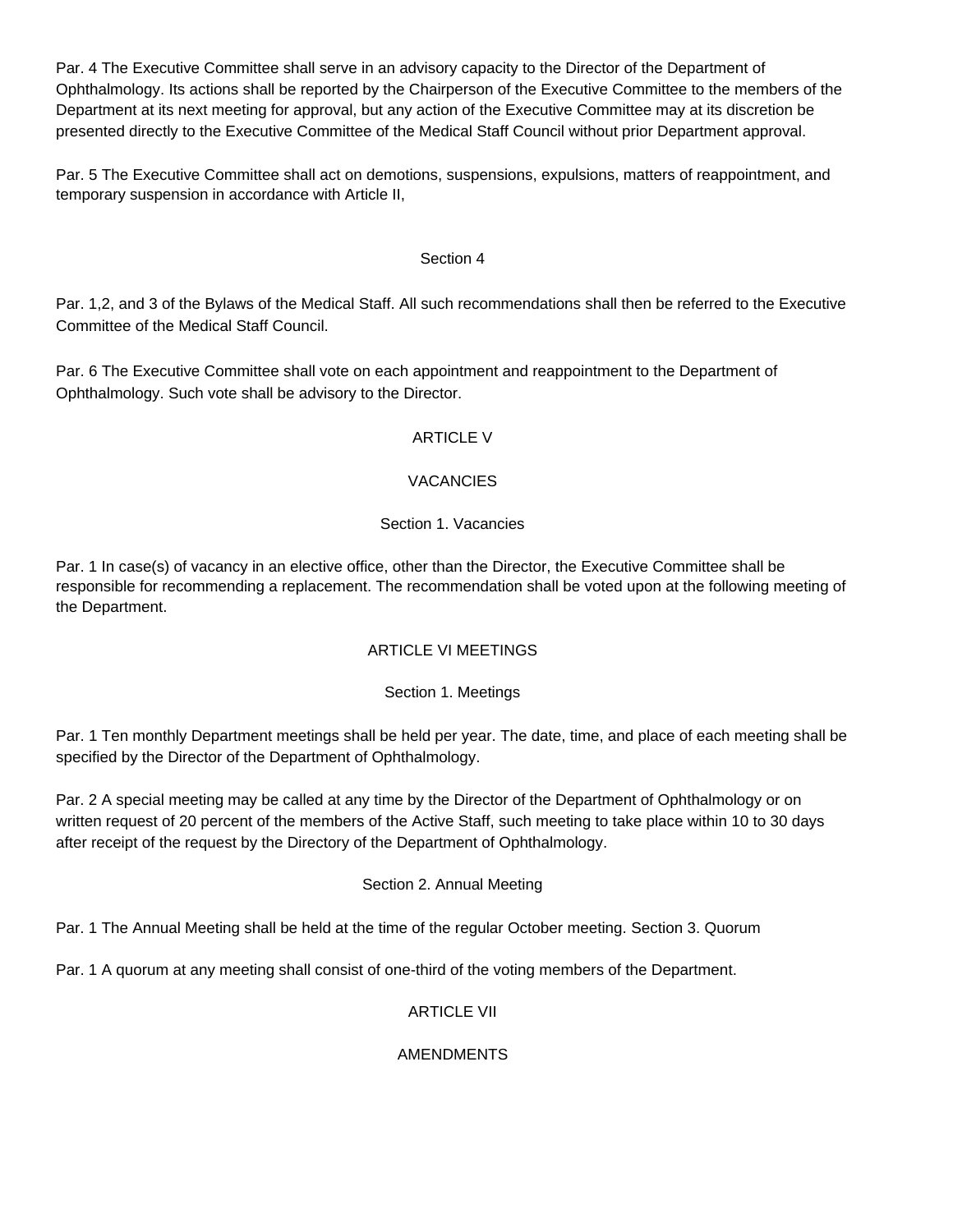Par. 1 Amendments may be proposed at any meeting, with the support of at least three Department members. Amendments must be proposed in writing following their initial presentation, and circulated to the entire membership of the Department. At the meeting following their initial proposal, there shall be a discussion. Amendments will be voted upon at the next meeting and will carry only if supported by two-thirds of the voting members of the Department. Mail ballots will be allowed.

#### **ARTICLE VIII**

#### PARLIAMENTARY PROCEDURE

#### Section 1. Parliamentary Procedure

Par. 1 In all matters of parliamentary procedure, the Staff of the Department of Ophthalmology shall be governed by Robert's Rules of Order (revised) unless contrary to the Rules and Regulations herein stated. The Chairperson of the Executive Committee of the Department of Ophthalmology shall appoint a parliamentarian.

Par. 2 The adoption of these Rules and Regulations replaces the former Rules and Regulations of the Department of Ophthalmology when approved by the Executive Committee of the Medical Staff Council of the Hartford Hospital.

#### ARTICLE IX

#### REAPPOINTMENT AND DELINEATION OF PRIVILEGES IN THE DEPARTMENT OF OPHTHALMOLOGY

Par. 1 Reappointment and delineation of privileges in the Department of Ophthalmology shall be in accordance with Appendix A and Appendix B.

#### ARTICLE X

## COURTESY STAFF PRIVILEGES

Par. 1 Courtesy members shall have surgical privileges in accordance with the policy on surgery in the Eye Institute at Hartford Hospital by courtesy members (Appendix C).

Executive Committee/MSC approved 8/19/91 Medical Staff Council approved 9/6/91 Executive Committee Board of Directors approved 10/1/91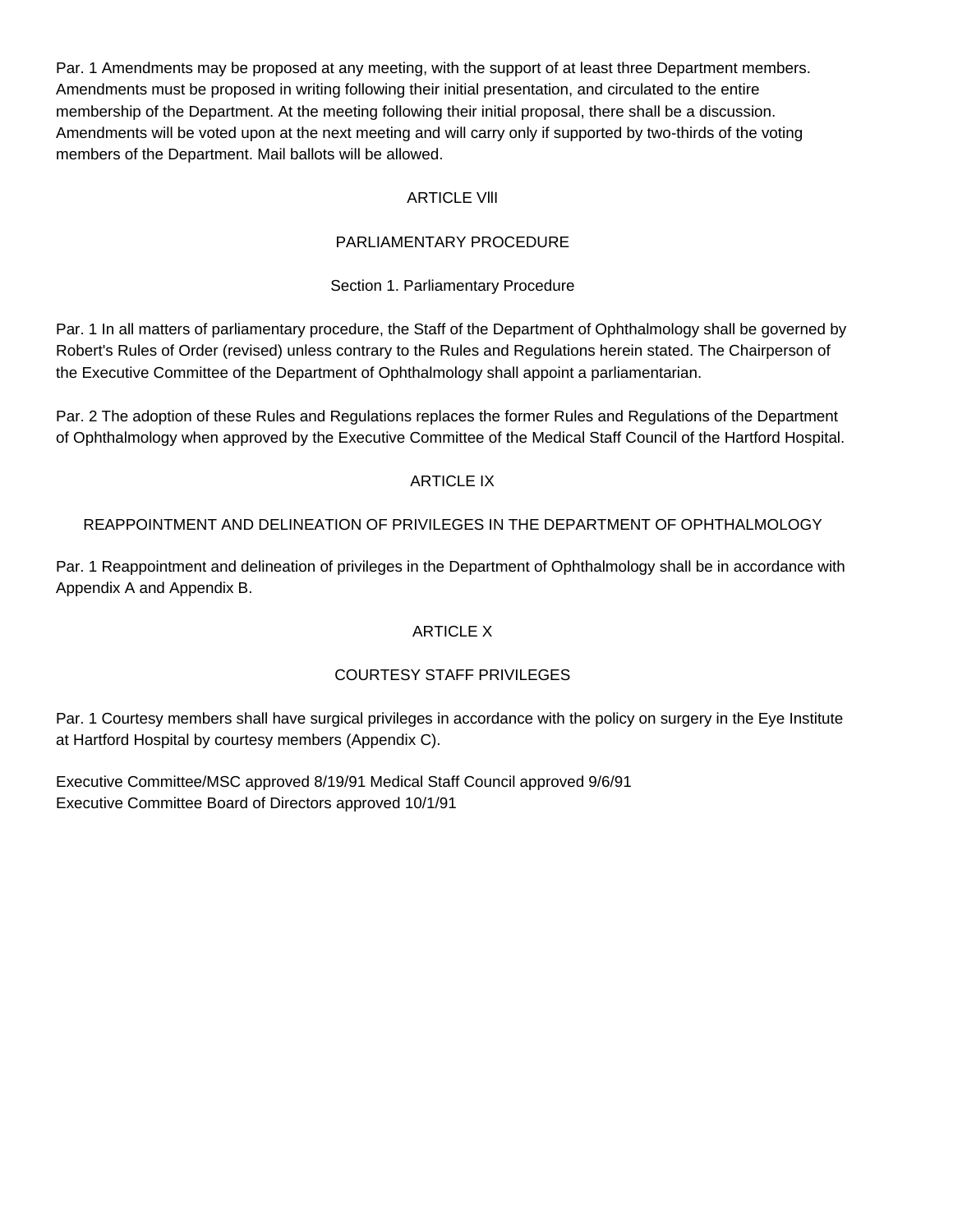## **RULES AND REGULATIONS DEPARTMENT OF OPHTHALMOLOGY HARTFORD HOSPITAL APPENDIX A**

#### **REAPPOINTMENT IN THE DEPARTMENT OF OPHTHALMOLOGY**

The decisions to grant privileges and to reappoint annually in the Department of Ophthalmology shall be based on review of the following information by the Department Director:

- 1. Current licensure to practice medicine in the State of Connecticut.
- 2. Specialty Board Certification.
- 3. Current practice pattern.
- 4. Director's observations and peer recommendations concerning:
	- a. Professional skill and judgment
	- b. Ethical conduct
- 5. Information obtained from on-going Quality Assurance Program.
- 6. Participation in Continued Education.
- 7. Meeting attendance:
	- a. General Staff
	- b. Department Staff
- 8. Participation in Medical Staff and Departmental Committees and activities.
- 9. Health Status: Physical and mental ability to carry out assigned duties.